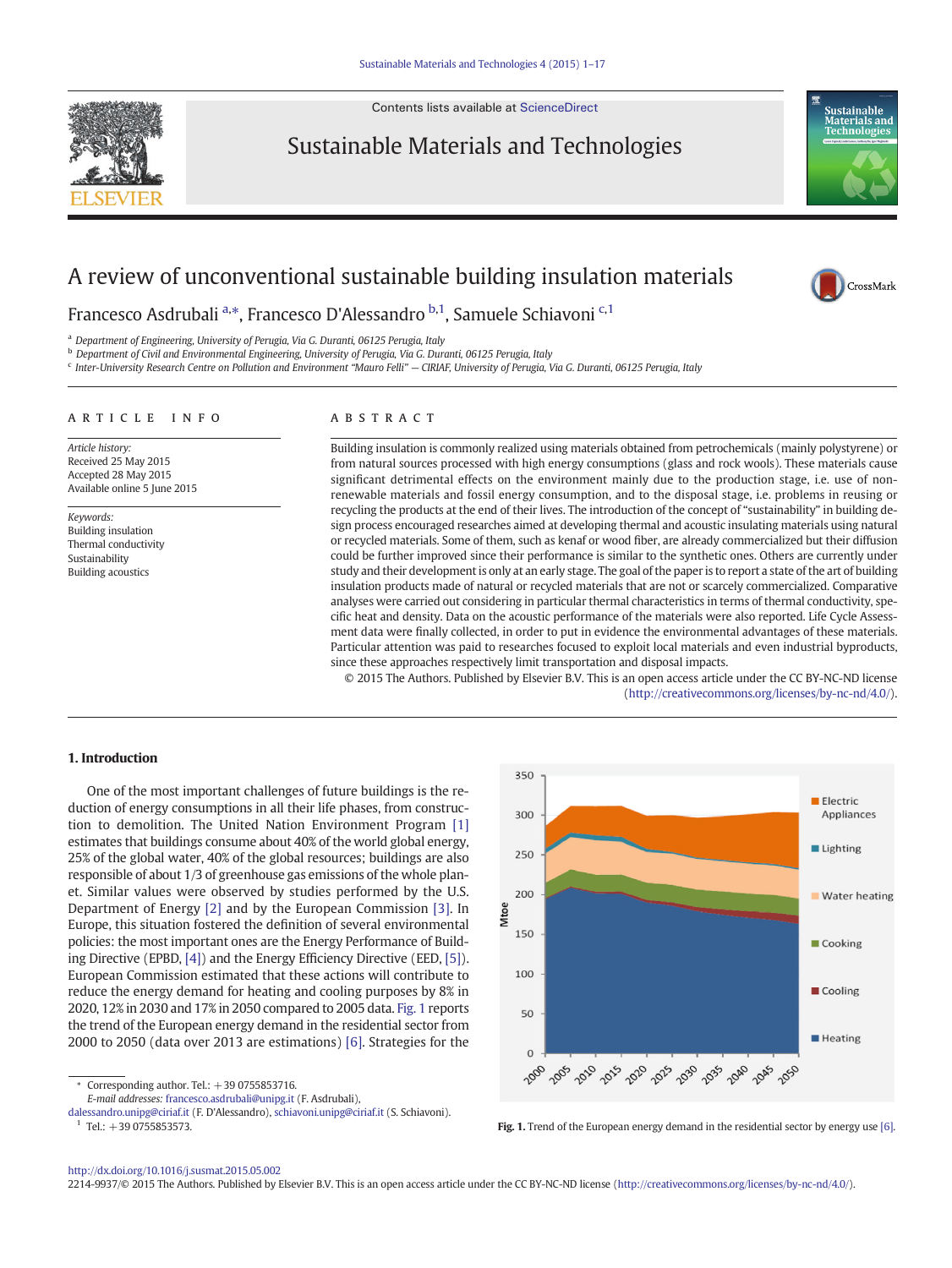reduction of heating and cooling demands are focused not only on improving appliance efficiency or modifying citizen life styles, but also on enhancing the insulation properties of building envelopes. The latter action could play a decisive role since it can lead to significant improvements with a low pay-back time [7–[10\]](#page--1-0). The importance of increasing the thermal performance in the building sector was also highlighted by a comparative analysis about energy production and consumption estimations. The study evidences that in 2035 about the 75% of energy production will be produced from fossil fuels. In order to reduce adverse environmental impacts the most interesting strategy is represented by investments aimed at increasing energy efficiency in the building sector, since about four-fifth of its potential was estimated to be unexploited in 2012 [\[11\].](#page--1-0) Using efficient insulation materials is also important to reduce the impact of urban noise; about 65% of European citizens are estimated to be exposed to noise levels for which adverse effect on health can be expected [\[12\]](#page--1-0). A detailed analysis of these impacts on citizens is reported in [\[13\].](#page--1-0) Unfortunately the use of natural or recycled materials for these purposes is not particularly widespread: a 2012 analysis reports that in 2011 mineral wool (52% of the market share) and plastics (41%) prevailed in the world thermal insulating materials market [\[14\]](#page--1-0). Their use can cause environmental issues due to the consumption of non-renewable materials and to the disposal phases of end-oflife products, in particular for plastics. The introduction of the concept of "sustainability" in the building sector gradually led to the production of insulation products made of natural or recycled material; some of them are already present in the market while others are still at an early stage of production or study. These approaches could be particularly important and useful in developing countries, which do not have well-defined recycling policies and are affected by disposal issues due to large quantities of agricultural and industrial by-products. However actions aimed at reducing the environmental impacts of the building sector should not only be addressed at enhancing thermal insulation properties of buildings envelopes, but also at a better energy optimization at an urban level; for instance the importance of teleheating systems, cogenerative smart grids and high energy efficiency technological systems was proven in detail by recent studies [\[15,16\]](#page--1-0).

The main goal of the paper is to report a state of the art of innovative thermal and also acoustical insulating materials realized using natural and/or recycled materials whose development is only at an early stage or whose sales are still limited. After a brief description of each material taken into account, the study reports the parameters which are usually requested by building designers for the characterization of thermal insulation materials (density, thermal conductivity, specific heat) and acoustic materials (sound absorption and sound insulation properties). A brief analysis about fire and vapor resistance and sustainability of each material is finally reported.

#### 2. Thermal, acoustic and environmental properties

### 2.1. Thermal insulation

Thermal insulation systems and materials aim at reducing the transmission of heat flow. The thermal insulation performance of single or combined homogeneous materials is usually evaluated respectively through thermal conductivity and thermal transmittance. Thermal conductivity λ defines the steady state heat flow passing through a unit area of a homogeneous material, 1 m thick, induced by a 1 K difference of temperature on its faces. It is expressed in W/mK and it is measured in compliance with EN 12664 (low thermal resistance) [\[17\]](#page--1-0), EN 12667 (high thermal resistance) [\[18\],](#page--1-0) EN 12939 (thick products of high and medium thermal resistance) [\[19\]](#page--1-0) or also ASTM C518 [\[20\]](#page--1-0). A material is usually considered as a thermal insulator if its conductivity is lower than 0.07 W/mK.

Thermal transmittance, also known as U-Value, is the steady state heat flow passing through a unit surface area induced by a 1 K difference of temperature and it takes into account also convective and radiative heat transfers. It is expressed in  $W/m^2K$  and it is measured with the hot-box method [21–[24\].](#page--1-0) Thermal transmittance can also be estimated with the ISO 6946 calculation method [\[25\]](#page--1-0), but several comparative studies demonstrated that the calculated U-values are usually lower than the measured ones [\[26,27\]](#page--1-0). Thermal conductivity and transmittance are used to define the insulation properties in steady state; for the unsteady the most used parameter is the thermal diffusivity D, that allows to compare the ability of materials to conduct and store thermal energy. It is given by the ratio of thermal conductivity and the product of density and specific heat. It is expressed in  $m^2/s$  and it is measured in compliance with ISO 22007-1 [\[30\].](#page--1-0) The specific heat defines a material's ability to store energy: it is the heat required by 1 kg of material to modify its temperature of 1 K and it is expressed in J/kgK. A material characterized by a high value of specific heat can provide low diffusivity values even with low density. Insulators characterized by thermal conductivity under 0.05 W/mK and specific heat over 1.4 kJ/kgK can be considered very performing even in unsteady state conditions.

The importance of the evaluation of thermal performance in buildings using approaches more accurate than the steady state one was proved also in [\[28\].](#page--1-0) The study reports the outcomes of an analysis carried out comparing building energy consumptions using the more accurate semi-stationary and dynamic methodologies calibrated through in situ measurements. The most reliable results were obtained using the dynamic methodology, thanks to a better estimation of solar gains. The importance of a proper evaluation of thermal inertia using dynamic approaches was deeply discussed also in [\[29\].](#page--1-0)

Another parameter that deeply affects buildings thermal performances is the albedo of the roof that is measured in compliance with ASTM E1918 [\[31\]](#page--1-0). Albedo is defined as the component of solar radiation reflected from an object back into space. A recent study has also studied the potential of using spaceborne data to locate areas where this parameter should be increased using more reflective surfaces [\[32\]](#page--1-0). This approach can be used in urban plans to tackle heating issues in buildings.

### 2.2. Acoustic properties

Airborne sound insulation is expressed by the weighted sound reduction index  $R_w$ , as defined by EN ISO 717-1 [\[33\].](#page--1-0) The sound reduction index defines the ability of a structure (wall, roof, window, etc.) to prevent the passage of sound through itself and it is expressed in dB. The higher the sound reduction index, the higher the sound insulation of the structure. Sound insulation properties of a sample are evaluated through phonometric measures performed in compliance with ISO 10140 [\[34\]](#page--1-0). The  $R_w$  is calculated on real-sized samples, such as windows, doors, partitions etc. The ability of a sample to limit the transmission of sound can be evaluated for small sized samples by means of an impedance tube and it is expressed as Transmission Loss TL [\[35\]](#page--1-0). The ability of materials and systems to dissipate the incident acoustic energy is assessed by the sound absorption coefficient  $\alpha$ . It is defined as the ratio between the absorbed and the incident sound power. The sound power absorbed by a material is usually evaluated by Eq. (1).

$$
W_a = W_i - W_r - W_t \tag{1}
$$

$$
\alpha = \frac{W_a}{W_i} \tag{2}
$$

where:  $W_i$  is the incident sound power,  $W_r$  the sound power reflected by the analyzed material,  $W_t$  the sound power that passes through the material and  $W_a$  is the absorbed sound power.

This parameter can be measured for small samples using an impedance tube in compliance with ISO 10534-2 [\[36\]](#page--1-0) or, for bigger samples (at least 10  $m<sup>2</sup>$ ), in a reverberation room as defined by ISO 354 [\[37\]](#page--1-0) or by ASTM C423-09a [\[38\].](#page--1-0) These two methods define two different kinds of absorption coefficients, respectively for normal incidence and random incidence of sound. Sound absorption properties could be also